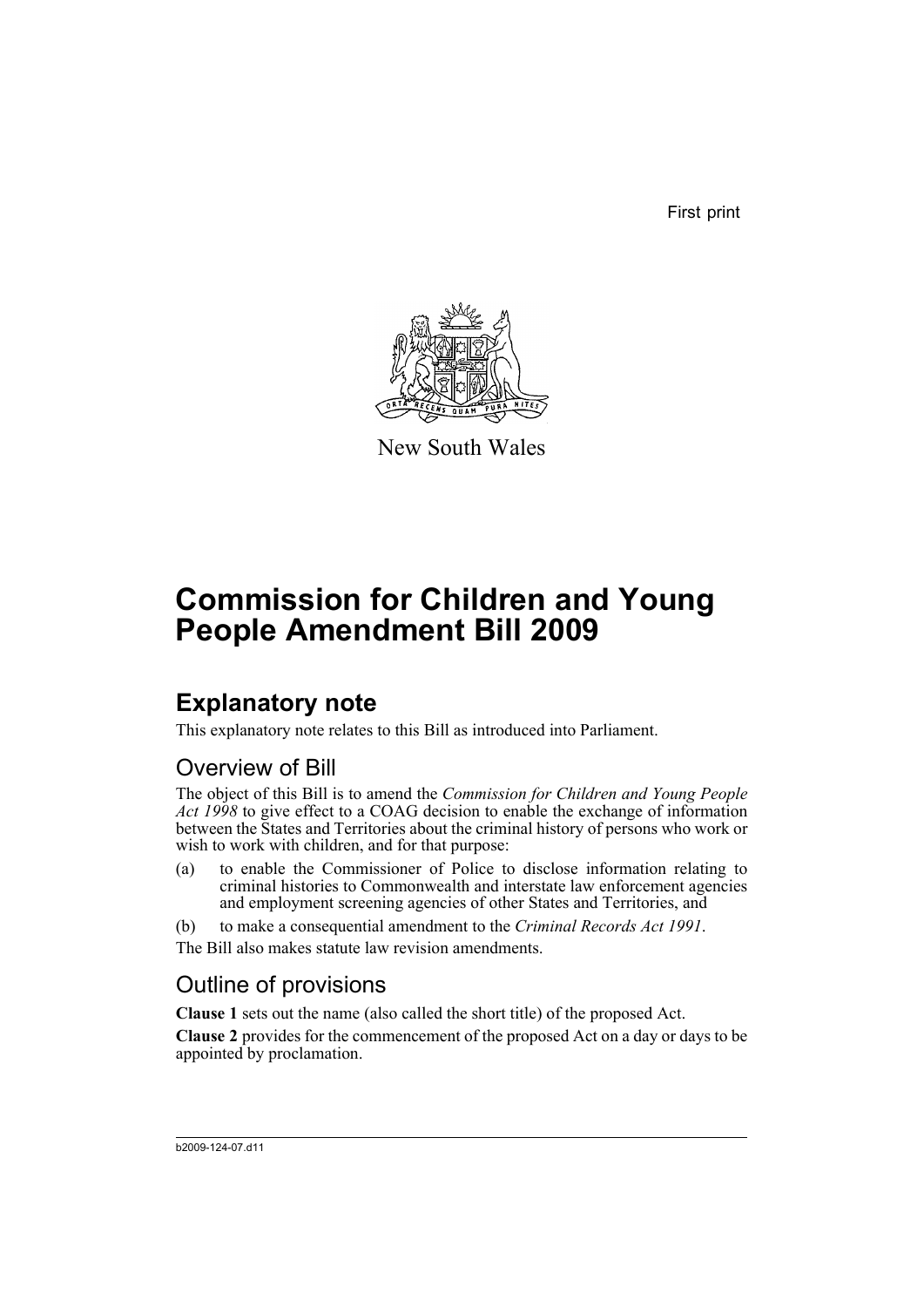Explanatory note

#### **Schedule 1 Amendment of Commission for Children and Young People Act 1998 No 146**

**Schedule 1 [6]** inserts proposed section 38A into the *Commission for Children and Young People Act 1998*. The proposed section enables the Commissioner of Police to disclose information about the criminal history of persons for the purposes of child-related employment screening to CrimTrac, the police forces of the Commonwealth or other States or Territories and specified employment screening agencies of other States or Territories. Such information may then be disclosed to the employment screening agencies. The Commissioner of Police may also disclose, or arrange for the disclosure of, information about the circumstances of offences or alleged offences to be disclosed to the employment screening agencies. The power to provide this additional information will only have effect for a period of 12 months but may be extended by the regulations. **Schedule 1 [5]** makes a consequential amendment.

**Schedule 1 [7]** makes it clear that interstate child-related employment screening and related disclosures, as effected by proposed section 38A, may be carried out despite any other Act or law to the contrary.

**Schedule 1 [1]–[4] and [8]–[10]** update references to Government bodies and employees.

**Schedule 1 [11]** enables regulations providing for savings and transitional matters to be made consequent on the enactment of the proposed Act.

### **Schedule 2 Amendment of Criminal Records Act 1991 No 8**

**Schedule 2** makes it a defence to the offence of disclosing information about a spent conviction, quashed conviction or pardon if the disclosure was made in accordance with proposed section 38A of the *Commission for Children and Young People Act 1998*.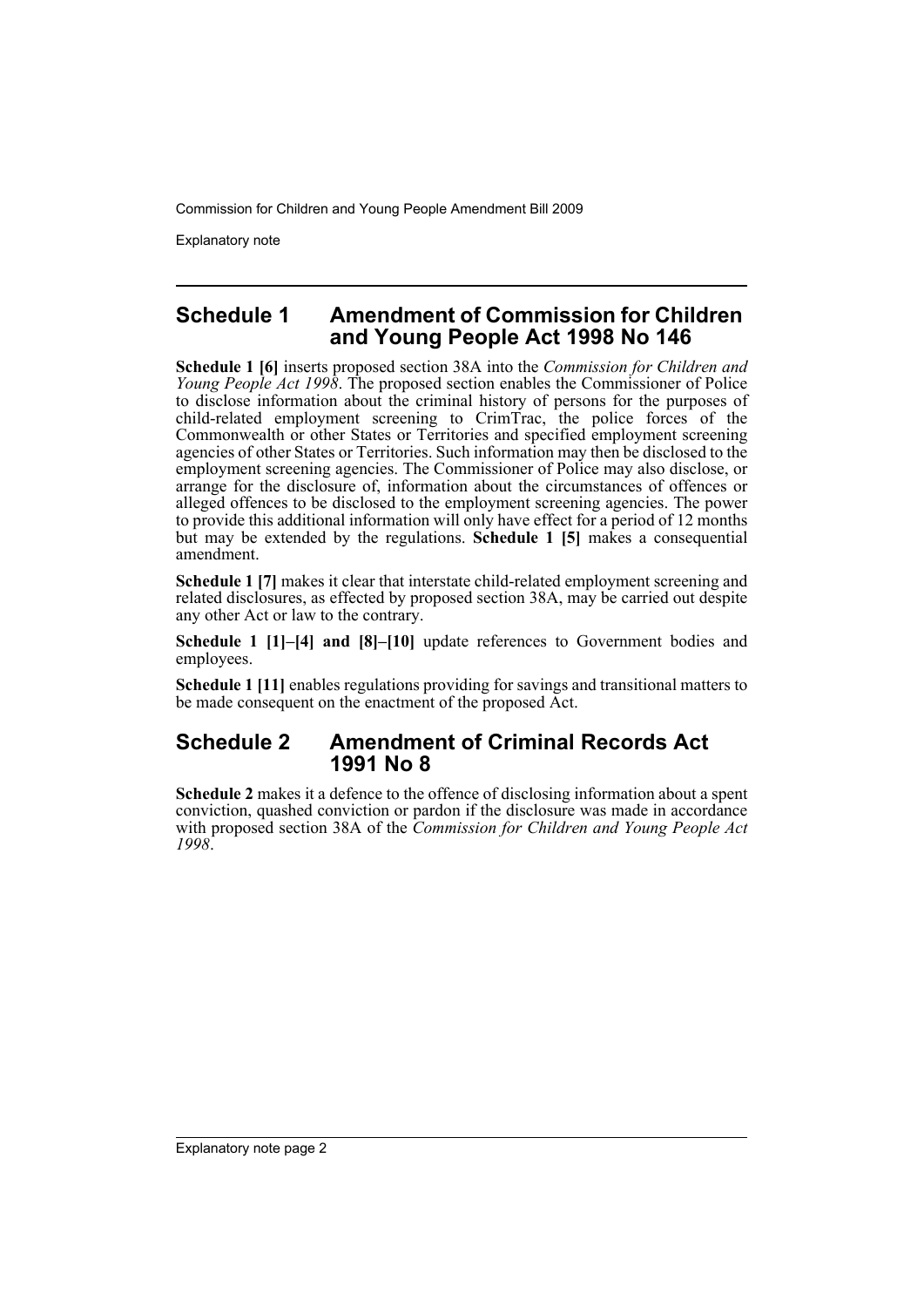First print



New South Wales

# **Commission for Children and Young People Amendment Bill 2009**

## **Contents**

|   |                                                           | Page |
|---|-----------------------------------------------------------|------|
| 1 | Name of Act                                               |      |
|   | Commencement                                              | 2    |
|   | Schedule 1 Amendment of Commission for Children and Young |      |
|   | People Act 1998 No 146                                    | 3    |
|   | Schedule 2 Amendment of Criminal Records Act 1991 No 8    | 6    |
|   |                                                           |      |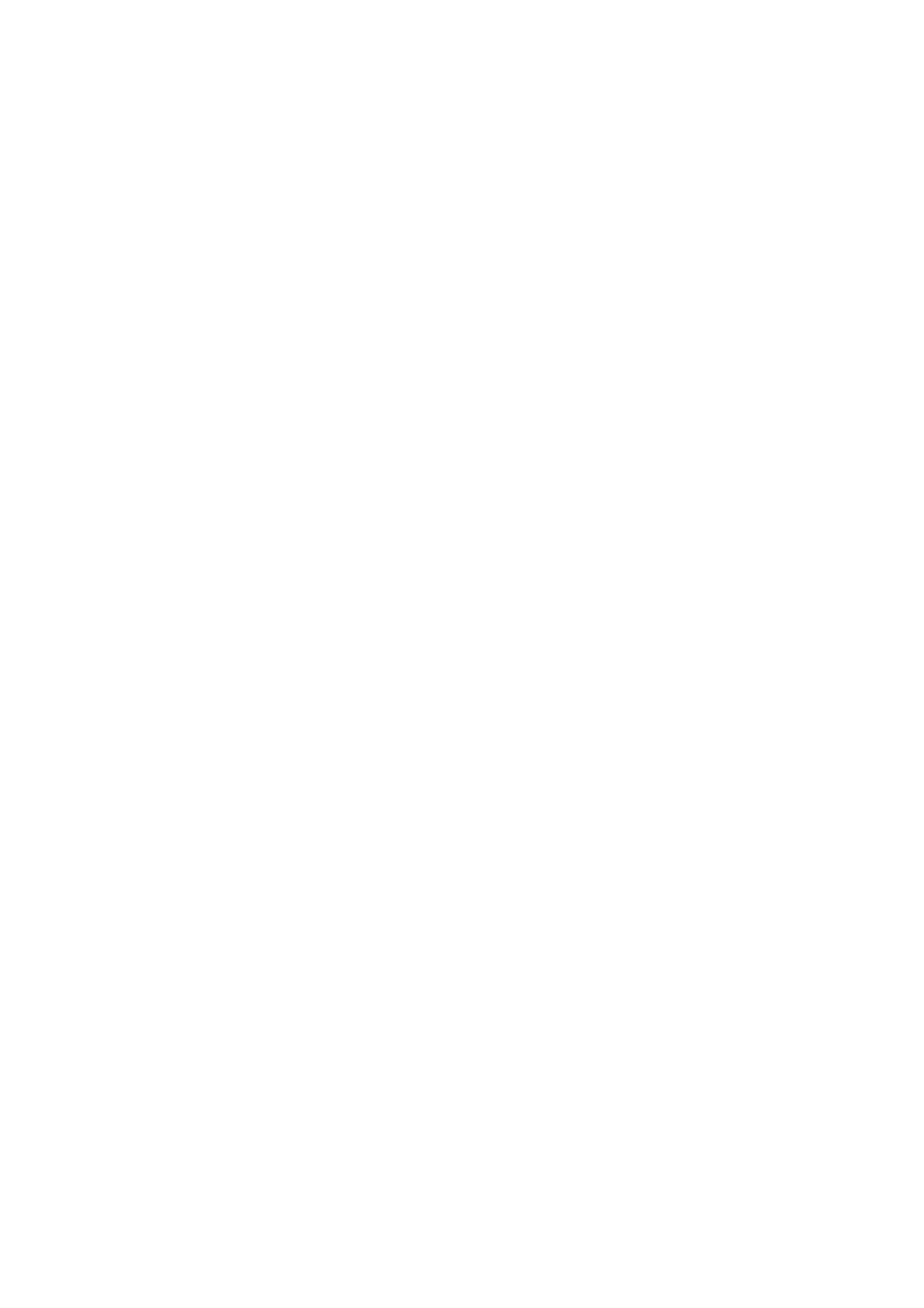

New South Wales

# **Commission for Children and Young People Amendment Bill 2009**

No , 2009

### **A Bill for**

An Act to amend the *Commission for Children and Young People Act 1998* and the *Criminal Records Act 1991* with respect to the disclosure of information relating to criminal history; and for other purposes.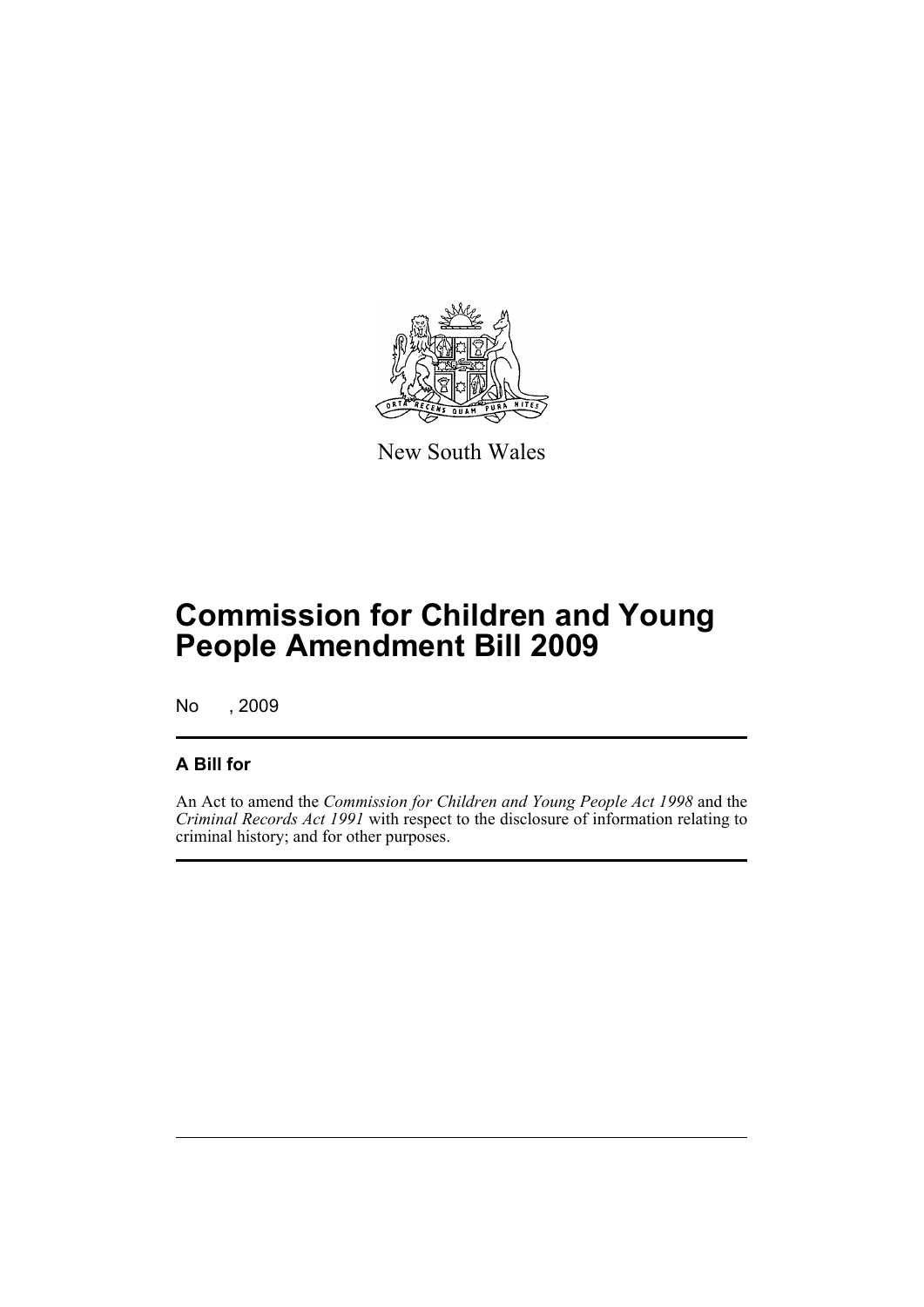<span id="page-5-1"></span><span id="page-5-0"></span>

|   | The Legislature of New South Wales enacts:                                      |                     |
|---|---------------------------------------------------------------------------------|---------------------|
| 1 | Name of Act                                                                     | $\overline{2}$      |
|   | This Act is the Commission for Children and Young People Amendment<br>Act 2009. | 3<br>$\overline{4}$ |
| 2 | Commencement                                                                    | 5                   |
|   | This Act commences on a day or days to be appointed by proclamation.            | 6                   |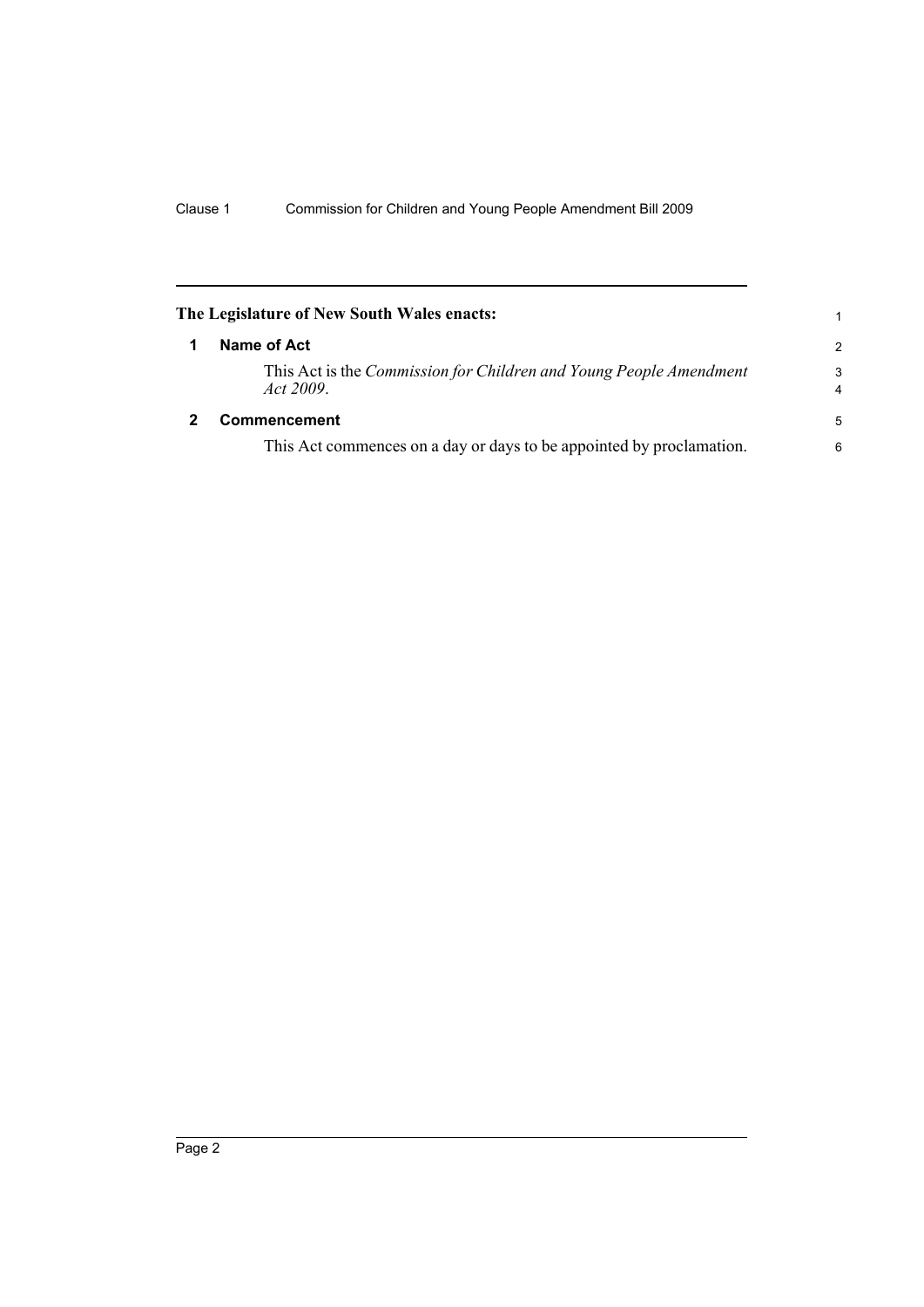Amendment of Commission for Children and Young People Act 1998 No 146 Schedule 1

## <span id="page-6-0"></span>**Schedule 1 Amendment of Commission for Children and Young People Act 1998 No 146**

| [1]      |     |                       | Section 15 Referral of matters to police and other investigative agencies                                                                                                                                                                                             | 3                          |
|----------|-----|-----------------------|-----------------------------------------------------------------------------------------------------------------------------------------------------------------------------------------------------------------------------------------------------------------------|----------------------------|
|          |     |                       | Omit "Department of Community Services" from section 15 (2).                                                                                                                                                                                                          | $\overline{4}$             |
|          |     |                       | Insert instead "Department of Human Services".                                                                                                                                                                                                                        | 5                          |
| [2]      |     |                       | Section 15A Reports under Children and Young Persons (Care and<br>Protection) Act 1998                                                                                                                                                                                | 6<br>7                     |
|          |     |                       | Omit "Department of Community Services" from section 15A (1).                                                                                                                                                                                                         | 8                          |
|          |     |                       | Insert instead "Department of Human Services".                                                                                                                                                                                                                        | 9                          |
| $^{[3]}$ |     |                       | <b>Section 33 Definitions</b>                                                                                                                                                                                                                                         | 10                         |
|          |     |                       | Omit "Department of Community Services" from section 33 (3).                                                                                                                                                                                                          | 11                         |
|          |     |                       | Insert instead "Department of Human Services".                                                                                                                                                                                                                        | 12                         |
| [4]      |     |                       | Section 38 Notification of information relating to relevant criminal<br>records or other orders                                                                                                                                                                       | 13<br>14                   |
|          |     |                       | Omit "Police Service" from section 38 (1). Insert instead "NSW Police Force".                                                                                                                                                                                         | 15                         |
| [5]      |     | <b>Section 38 (5)</b> |                                                                                                                                                                                                                                                                       | 16                         |
|          |     |                       | Omit the subsection.                                                                                                                                                                                                                                                  | 17                         |
| [6]      |     | <b>Section 38A</b>    |                                                                                                                                                                                                                                                                       | 18                         |
|          |     |                       | Insert after section 38:                                                                                                                                                                                                                                              | 19                         |
|          | 38A |                       | Notification of information relating to criminal history for interstate<br>child-related employment screening                                                                                                                                                         | 20<br>21                   |
|          |     | (1)                   | The Commissioner of Police may disclose (or arrange for a<br>member of the NSW Police Force to disclose) information<br>relating to any criminal history of persons to the following<br>persons for the purposes of interstate child-related employment<br>screening: | 22<br>23<br>24<br>25<br>26 |
|          |     |                       | CrimTrac,<br>(a)                                                                                                                                                                                                                                                      | 27                         |
|          |     |                       | a police force or service of the Commonwealth or another<br>(b)<br>State or Territory,                                                                                                                                                                                | 28<br>29                   |
|          |     |                       | an approved interstate screening agency.<br>(c)                                                                                                                                                                                                                       | 30                         |
|          |     | (2)                   | A person to whom information is disclosed under subsection (1)<br>may disclose that information to an approved interstate screening                                                                                                                                   | 31<br>32                   |

1 2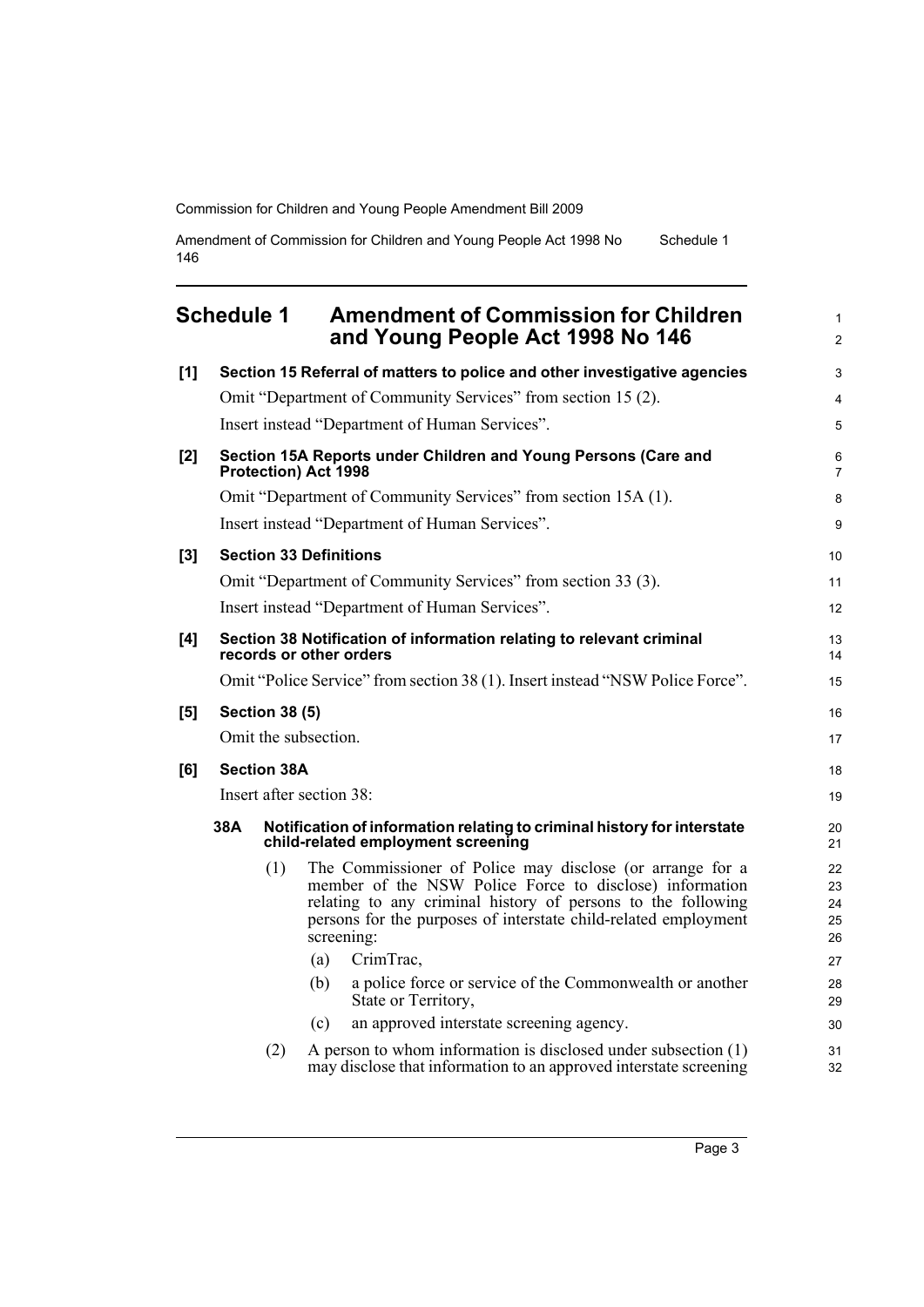Schedule 1 Amendment of Commission for Children and Young People Act 1998 No 146

> agency for the purposes of interstate child-related employment screening undertaken by the agency.

- (3) The Commissioner of Police may disclose (or arrange for a member of the NSW Police Force to disclose) to an approved interstate screening agency, at the request of the agency, information relating to the circumstances of an offence or alleged offence disclosed under this section for the purposes of interstate child-related employment screening.
- (4) Subsection (3) applies:
	- (a) for the period of 12 months after the commencement of this section, or
	- (b) for such further period or periods as may be prescribed by the regulations.
- (5) Information that may be disclosed under this section includes:
	- (a) information relating to convictions, including spent convictions, quashed convictions and offences for which a pardon has been given, despite anything to the contrary in the *Criminal Records Act 1991*,
	- (b) information relating to criminal charges, whether heard or not heard, proven, dismissed, withdrawn or discharged,
	- (c) information relating to offences, despite anything to the contrary in section 579 of the *Crimes Act 1900*.
- (6) This section does not limit the persons to whom, or the circumstances in which, information relating to the criminal history, including the criminal record of persons, may be disclosed apart from this Act.

### (7) In this section:

*approved interstate screening agency* means:

- (a) a person or body prescribed by the regulations, or
- (b) a body that is authorised under a law of the Commonwealth, another State or a Territory to conduct interstate child-related employment screening and is approved by the Minister for the purposes of this section.

*interstate child-related employment screening* means using information about persons who work, or seek to work with children, in a way that is authorised or required under a law of the Commonwealth, another State or a Territory, for the purpose of estimating the risk to the safety of children posed by any such person if working with children.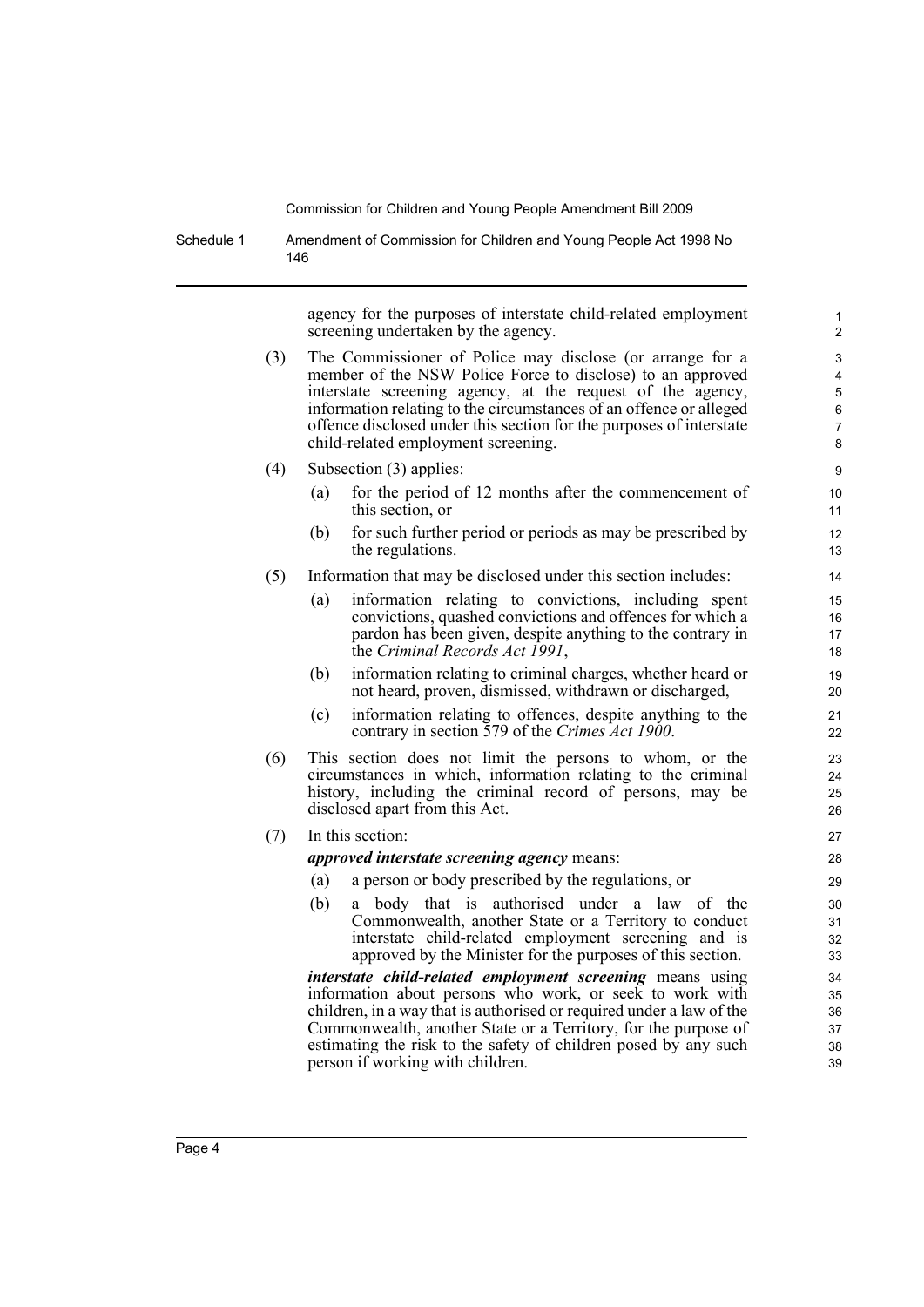Amendment of Commission for Children and Young People Act 1998 No 146 Schedule 1

| [7]    | Section 44 Effect of Division on other rights and procedures                                                                                | 1                   |  |  |
|--------|---------------------------------------------------------------------------------------------------------------------------------------------|---------------------|--|--|
|        | Insert "or interstate child-related employment screening (as referred to in<br>section 38A)" after "Background checking" in section 44 (1). | $\overline{c}$<br>3 |  |  |
| [8]    | <b>Section 45C Composition of the Team</b>                                                                                                  | $\overline{4}$      |  |  |
|        | Omit "Department of Community Services" from section 45C (2) (a).                                                                           |                     |  |  |
|        | Insert instead "Department of Human Services".                                                                                              | 6                   |  |  |
| [9]    | Section 45C (2) (e)-(g)                                                                                                                     |                     |  |  |
|        | Omit the paragraphs. Insert instead:                                                                                                        |                     |  |  |
|        | the Department of Justice and Attorney General,<br>(e)                                                                                      | 9                   |  |  |
|        | the Office of the NSW State Coroner, within the<br>(f)<br>Department of Justice and Attorney General,                                       | 10<br>11            |  |  |
|        | Ageing, Disability and Home Care, within the Department<br>(g)<br>of Human Services.                                                        | 12<br>13            |  |  |
| $[10]$ | <b>Section 45U Confidentiality of information</b>                                                                                           | 14                  |  |  |
|        | Omit "Community Services" from section 45U (1) (c) (ii).                                                                                    |                     |  |  |
|        | Insert instead "Human Services".                                                                                                            |                     |  |  |
| [11]   | Schedule 3 Savings, transitional and other provisions                                                                                       |                     |  |  |
|        | Insert at the end of clause $1(1)$ :                                                                                                        |                     |  |  |
|        | Commission for Children and Young People Amendment Act<br>2009                                                                              | 19<br>20            |  |  |